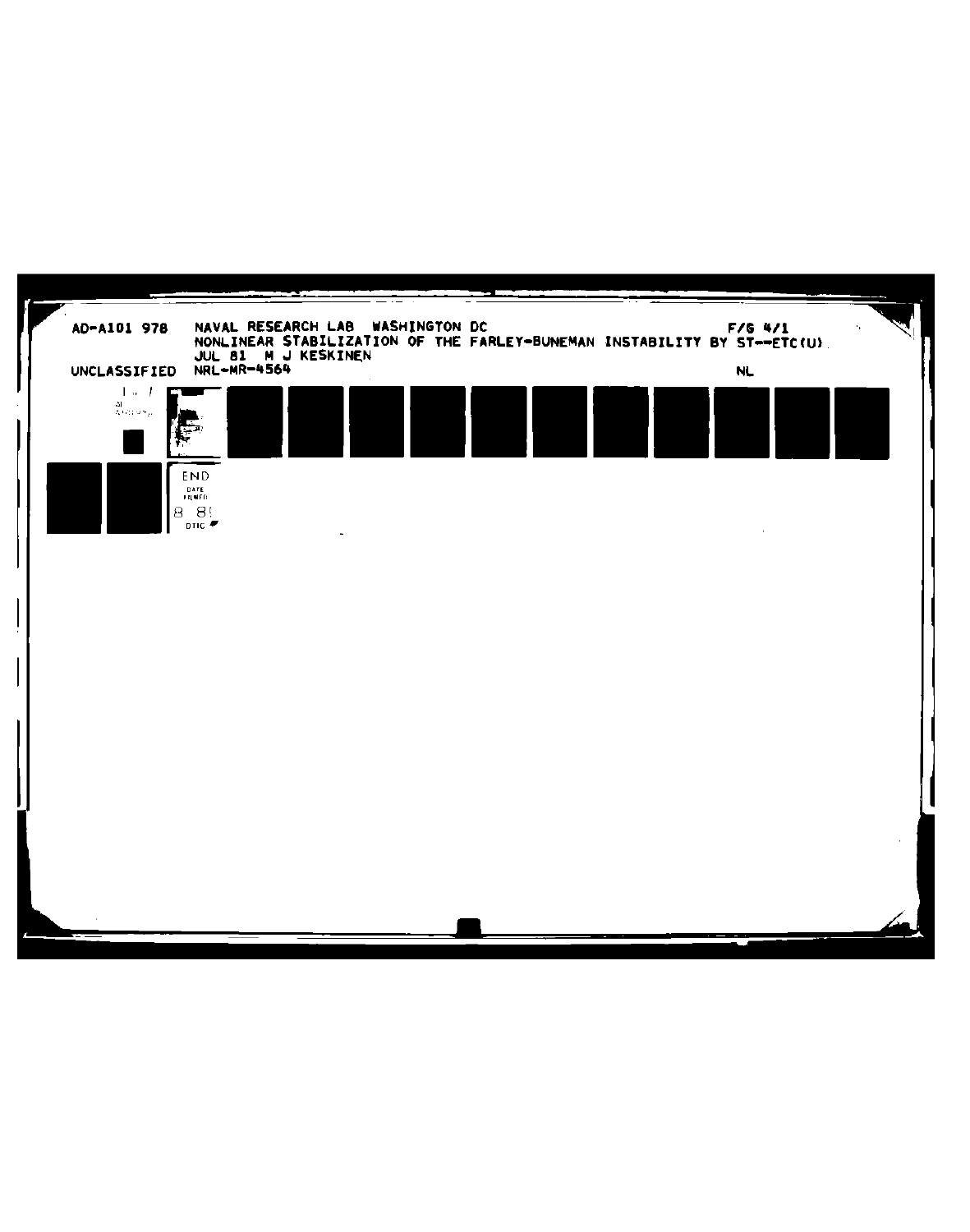## AD A 1 0 1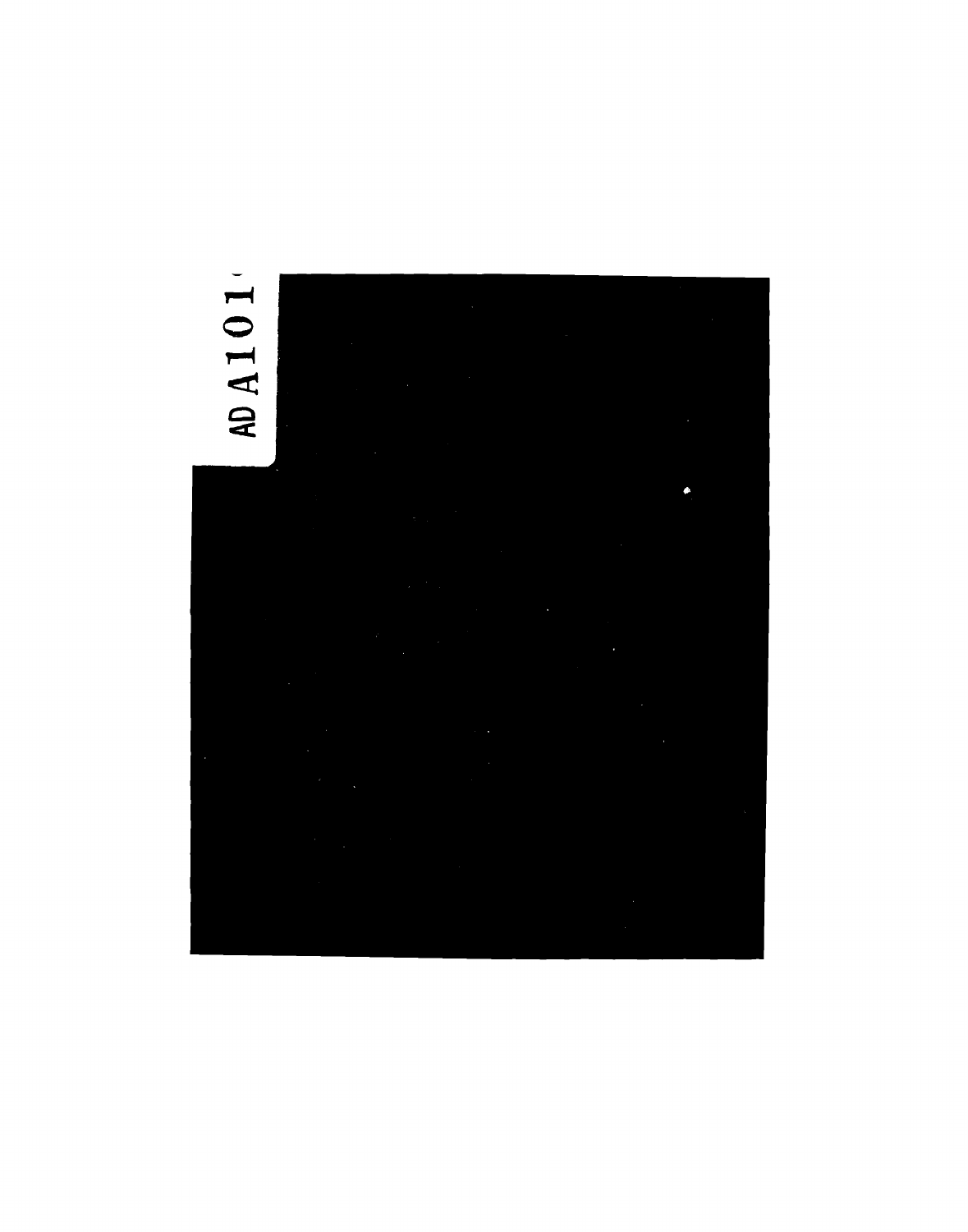| SECURITY CLASSIFICATION OF THIS PAGE 'When Deta Entered;                                                                                                                                                                                                                                                                                                                                                          |                                                                                                                          |                                              |  |
|-------------------------------------------------------------------------------------------------------------------------------------------------------------------------------------------------------------------------------------------------------------------------------------------------------------------------------------------------------------------------------------------------------------------|--------------------------------------------------------------------------------------------------------------------------|----------------------------------------------|--|
| <b>REPORT DOCUMENTATION PAGE</b>                                                                                                                                                                                                                                                                                                                                                                                  | <b>READ INSTRUCTIONS</b><br>BEFORE COMPLETING FORM                                                                       |                                              |  |
| <b>I REPORT NUMBER</b><br>, 97 Y<br>NRL Memorandum Report 4564                                                                                                                                                                                                                                                                                                                                                    | 2. GOVT ACCESSION NOG 3. RECIPIENT'S CATALOG NUMBER                                                                      |                                              |  |
| 4 TITLE and Submite!<br>NONLINEAR STABILIZATION OF THE FARLEY-<br>BUNEMAN INSTABILITY BY STRONG E X B                                                                                                                                                                                                                                                                                                             | 5. TYPE OF REPORT & PERIOD COVERED<br>Interim report on a continuing<br>NRL problem.<br>6. PERFORMING ORG. REPORT NUMBER |                                              |  |
| TURBULENCE*                                                                                                                                                                                                                                                                                                                                                                                                       |                                                                                                                          |                                              |  |
| $7$ AUTHOR(s)                                                                                                                                                                                                                                                                                                                                                                                                     | <b>B. CONTRACT OR GRANT NUMBER(e)</b>                                                                                    |                                              |  |
| M. J. Keskinen                                                                                                                                                                                                                                                                                                                                                                                                    |                                                                                                                          |                                              |  |
| <b>3. PERFORMING ORGANIZATION NAME AND ADDRESS</b><br>Naval Research Laboratory                                                                                                                                                                                                                                                                                                                                   | PROGRAM ELEMENT PROJECT, TASK<br>10.<br>AREA & WORK UNIT NUMBERS                                                         |                                              |  |
| Washington, DC 20375                                                                                                                                                                                                                                                                                                                                                                                              | 61153N; RR033-02-44;<br>47-0883-0-1                                                                                      |                                              |  |
| 11 CONTROLLING OFFICE NAME AND ADDRESS                                                                                                                                                                                                                                                                                                                                                                            | 12. REPORT DATE                                                                                                          |                                              |  |
| Office of Naval Research                                                                                                                                                                                                                                                                                                                                                                                          | July 31, 1981                                                                                                            |                                              |  |
| Arlington, VA 22217                                                                                                                                                                                                                                                                                                                                                                                               | <b>13. NUMBER OF PAGES</b><br>13                                                                                         |                                              |  |
| 14 MONITORING AGENCY VAME & ADDRESSILE dillerent from Controlling Office)                                                                                                                                                                                                                                                                                                                                         | 15. SECURITY CLASS. (of this report)<br>UNCLASSIFIED<br>15a DECLASSIFICATION DOWNGRADING                                 |                                              |  |
|                                                                                                                                                                                                                                                                                                                                                                                                                   | SCHEDULE                                                                                                                 | Accession For                                |  |
| IS DISTRIBUTION STATEMENT (at this Report)                                                                                                                                                                                                                                                                                                                                                                        |                                                                                                                          | NTIS CRA <del>A</del> I                      |  |
| Approved for public release; distribution unlimited.                                                                                                                                                                                                                                                                                                                                                              |                                                                                                                          | DTIC TAB<br>Unannounced<br>Justification     |  |
|                                                                                                                                                                                                                                                                                                                                                                                                                   |                                                                                                                          | By                                           |  |
| 17 DISTRIBUTION STATEMENT (of the abatract entered in Block 20, if different from Report)                                                                                                                                                                                                                                                                                                                         | Distribution/                                                                                                            |                                              |  |
|                                                                                                                                                                                                                                                                                                                                                                                                                   |                                                                                                                          | Availability Codes<br>$\lambda$ vnil and/or. |  |
|                                                                                                                                                                                                                                                                                                                                                                                                                   |                                                                                                                          | Special<br>Dist                              |  |
| 'S. SUPPLEMENTARY NOTES                                                                                                                                                                                                                                                                                                                                                                                           |                                                                                                                          |                                              |  |
| *This work was completed while the author was an invited guest at the Centre de Physique<br>Theorique, Ecole Polytechnique, Palaiseau, France.                                                                                                                                                                                                                                                                    |                                                                                                                          |                                              |  |
| 19. KEY WCROS (Continue on reverse side if necessary and identify by block number)                                                                                                                                                                                                                                                                                                                                |                                                                                                                          |                                              |  |
| Strong turbulence                                                                                                                                                                                                                                                                                                                                                                                                 |                                                                                                                          |                                              |  |
| Equatorial electrojet                                                                                                                                                                                                                                                                                                                                                                                             |                                                                                                                          |                                              |  |
| Nonlinear saturation                                                                                                                                                                                                                                                                                                                                                                                              |                                                                                                                          |                                              |  |
| Farely-Buneman instability                                                                                                                                                                                                                                                                                                                                                                                        |                                                                                                                          |                                              |  |
| 20 ABSTRACT (Continue on reverse side if necessary and identify by block number)<br>It is shown that through nonlinear mode coupling processes long wavelength low<br>frequency strong E × B turbulence can stabilize short wavelength high frequency Farley-<br>Buneman modes in a weakly ionized low pressure convecting plasma. Favorable<br>comparisons are made with experimental observations. $\leftarrow$ |                                                                                                                          |                                              |  |
|                                                                                                                                                                                                                                                                                                                                                                                                                   |                                                                                                                          |                                              |  |

DD . SANTY 1473 EDITION OF THOV 65 IS OBSOLETE

**SELL** ŃО. **All March 1989** 

**The Second Property of the Second Property** 

**The Company** 

 $\ddot{\phantom{1}}$ 

 $\label{eq:2.1} \mathcal{L} = \mathcal{L} \times \mathcal{L} = \mathcal{L} \times \mathcal{L} = \mathcal{L} \times \mathcal{L}$ 

 $\ddot{\phantom{1}}$ 

医心理 医假

Ŀ

**SALES** 

**ALLES** 

SECURITY CLASSIFICATION OF THIS PAGE (When Data Entered)

र कर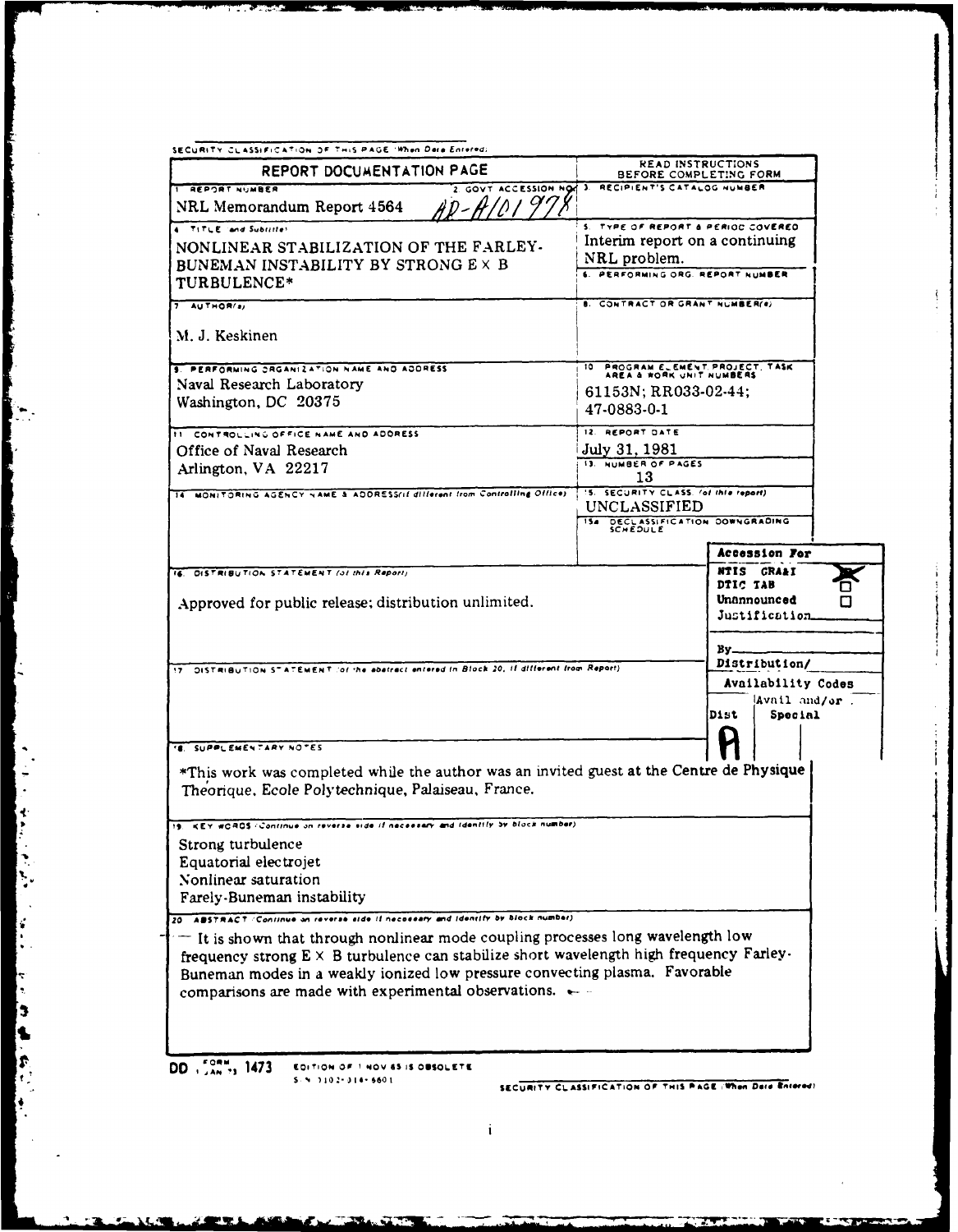## **NONLINEAR STABILIZATION OF THE FARLEY-BUNEMAN INSTABILITY BY STRONG E** X **B TURBULENCE**

It is well known that in the absence of a magnetic field the two stream instability can occur in a homogeneous plasma when the electron drift velocity with respect to the ions exceeds the electron thermal velocity.<sup>1</sup> Farley<sup>2</sup> and Buneman<sup>2</sup> have shown that, in the presence of a magnetic field, the electron drift velocity with respect to the ions has only to exceed the ion acoustic velocity C<sub>s</sub> to generate unstable waves traveling perpendicular to the magnetic field. We will consider the nonlinear evolution of the Farley-Buneman instability in a low **0,** weakly ionized, convecting plasma which is subjected to a magnetic field  $\hat{\texttt{B}\hat{\textbf{x}}}$ , an electric field  $\texttt{E}_{\texttt{O}}\hat{\textbf{z}}$  and a density gradient  $(\partial n_{\alpha}/\partial z)\hat{z}$ . Differences in the collision frequencies  $(v_1/\Omega_1 \geq 1, v_e/\Omega_e \ll 1)$  of the ions and electrons with the background neutral gas results in the formation of a cross field current  $-J_0\hat{y}$  from the  $\frac{V}{d} = \frac{E}{\infty}$  x  $\frac{R}{B^2}$  electron drift. For weak currents J<sub>o</sub> long wavelength field aligned fluctuations in density  $\delta n \propto \exp[i(ky-\omega t)]$  have been found by Simon<sup>3</sup> and Hoh<sup>3</sup> to be linearly unstable when  $E_{\rm o} \cdot v_{\rm n_{\rm o}} > 0$ . In the nonlinear regime this E x B gradient drift instability evolves into an isotropic twodimensional strongly turbulent state in the plane perpendicular to the magnetic field as shown previously.<sup>4</sup> For stronger currents such that  $V_d > C_s$ the Farley-Buneman instability will develop at shorter wavelengths. These long and short wavelength modes can coexist simultaneously (see Fig. **1)** with the former usually occurring before the latter. Previous studies of the nonlinear evolution and saturation of these short wavelength Farley-Buneman modes have invoked quasilinear effects,<sup>5</sup> resonance broadening,  $6$  and mode coupling.<sup>7</sup> These works have neglected the effects of the strong large scale background  $E \times B$  turbulence. In this Letter we show that the long wavelength E x B turbulence can stabilize the short wavelength high frequency Farley-Buneman instability. Although the following discussion is **Manuscript submitted May 12, 1981.**

Vancieri

F

Les Milles de l'

ķ.

**1**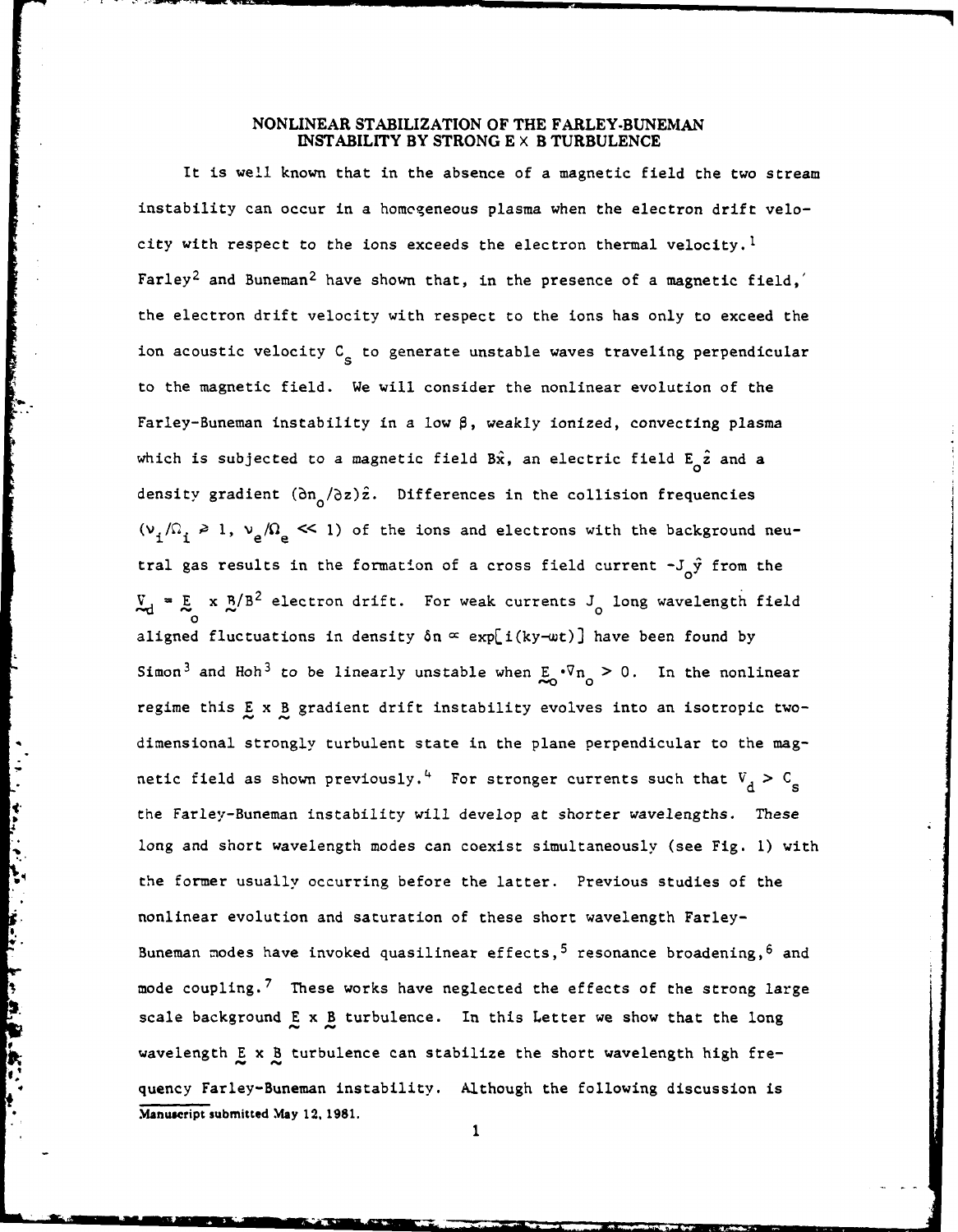applicable to any weakly ionized low  $\beta$  current carrying plasma convecting in regions of **E** x B turbulence it has direct bearing on density irregularties in the equatorial electrojet ionospheric plasma.

The basic equations for the electron  $(N_{\rho})$  and ion  $(N_{\eta})$  fluids in a low **,** werkly ionized, collisional plasma can be written

$$
\frac{\partial N}{\partial t} + \nabla \cdot N \underline{V} = 0 \tag{1}
$$

$$
e^{N}(\underline{E} + \underline{V}_{e} \times \underline{B}) + T\nabla N + Nm_{e}V_{e}V_{e} = 0
$$
 (2)

$$
\partial N/\partial t + \nabla \cdot M \underline{V}_1 = 0 \tag{3}
$$

$$
(\partial/\partial t + \underline{V}_1 \cdot \nabla) N_{m_1} \underline{V}_1 = eN(\underline{E} + \underline{V}_1 \times \underline{B}) - T \cdot N - N_{m_1} V_1 \underline{V}_1
$$
 (4)

$$
\nabla \cdot (\underline{\mathbf{J}}_i + \underline{\mathbf{J}}_i) = 0 \tag{5}
$$

where we have assumed quasineutrality  $(N_e \cong N_i \cong N)$ , isothermality  $(T_e \cong T_i)$ , electrostatic fluctuations ( $E = -\nabla \phi$ ), and neglected electron inertia. Linearizing equations (1)-(5) with  $N = n_0 + n$ , etc. and assuming fluctuations of the form n,  $\varphi$ ,  $\chi_e$ ,  $\chi_1 \propto \exp{\{i[k_x y + k_z z - (\omega_{kr} + i\gamma(k)t]\}}$  with  $k.8 = 0$  and  $k_v L \gg 1$  we find<sup>8</sup> for the frequency and growth rate in the ion frame

$$
\omega_{\text{kr}} = k \cdot \mathcal{L}_d / (1 + \psi) \tag{6}
$$

$$
v(\underline{k}) = \left[ \psi/(1 + \psi) \right] \left\{ (\Omega_e/v_e) (v_d/L) \cos^2\theta + \omega_{\underline{k}r}^2/v_i - k^2 c_s^2/v_i \right\}
$$
 (7)

where  $\nu = v_e v_i / \Omega_e \Omega_i$ ,  $L^{-1} = (1/n_o)(\partial n_o/\partial z)$ ,  $c_s^2 = 2kT/m_i$  and  $\theta$  is the angle defined by  $k$  and  $\ddot{x}_d$ . From the expression for the growth rate  $\gamma(k)$  in

**4'**

in the contract of  $2$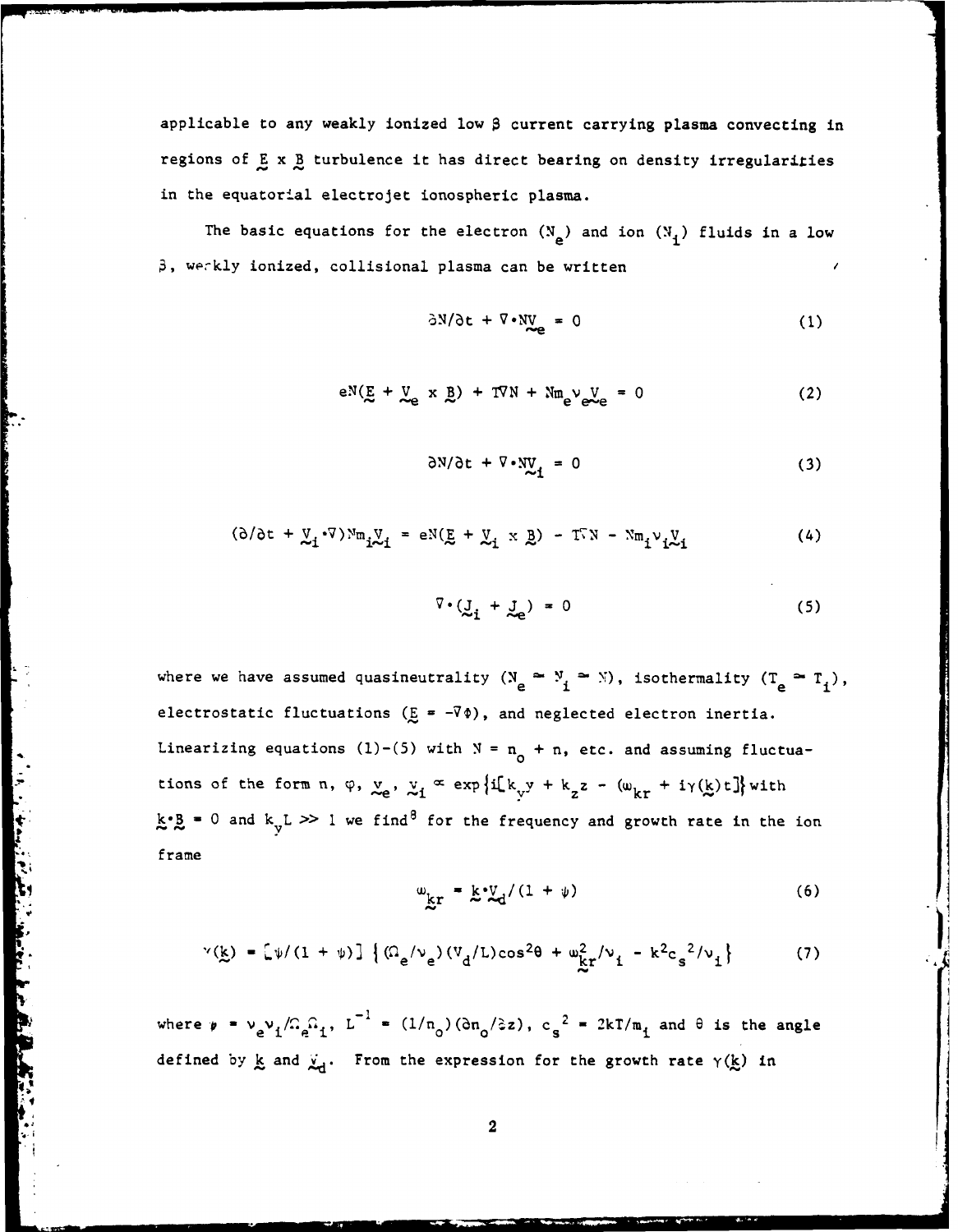eq. (7), we note that at low frequencies (long wavelengths and weak currents) such that  $w_k/v_i \leq (\Omega_{\alpha}/v_{\alpha})(1/kL)$  the  $E \times B$  gradient drift term will dominate with all modes with  $k < k_c = \left[\left(\Omega_e/v_e\right)(v_d/L)(v_i/c_s^2)\right]^2$  cos $\theta$  unstable. At higher frequencies (short wavelengths and strong currents) Farley-Buneman modes will become unstable if  $V_d > c_s$  but with no critical wavelength. In / the equatorial electrojet plasma  $V_d(t)$  is time dependent varying from  $V_d < c_s$  to  $V_d \ge c_s$  over a time interval  $\Delta t \gg \gamma(k)^{-1}$ . As a result the Farley-Buneman instability will be excited in strong  $E \times B$  turbulence. Since these waves are nondispersive they will interact strongly. However as their amplitude increases, they do not steepen appreciably<sup>4</sup> but are unstable to perturbations perpendicular to their propagation. It must be noted that this fluid approximation is valid for  $w \le v_i$ . At higher frequencies kinetic effects, e.g., ion Landau damping, will become important and introduce a high frequency cutoff. For lower frequencies both fluid and kinetic treatments are identical.<sup>9</sup>

By writing  $N(x,t) = n_0 + \sum_{k,m} n(k,w)exp[-i(k*x-wt)], \phi(x,t) = \phi_0 + \sum_{k,m} \phi(k,w)$  $exp[-i(k*x-wt)]$ , etc., expanding eqs.  $(1)-(5)$  in the small parameter  $V_e/\Omega_e \leq \Omega_i/v_i \approx \varepsilon \ll 1$ , and considering high frequencies  $\omega_k$  such that  $w_{k}/v_{i}$  >  $(\Omega_{e}/v_{e})$ (1/kL)  $\approx$  10<sup>-2</sup> (for  $\lambda \approx 3$ m, L  $\approx$  6 km,  $\Omega_{e}/v_{e}$  = 10<sup>2</sup>) we find to second order in  $n_{\text{cm}}$  ( $n/n_{\text{o}} \ll 1$ )

$$
D(\underline{k},\omega) \cdot D(\underline{k},\omega) = \int d^2k' \, d\omega' \, V(\underline{k},\underline{k}',\omega,\omega') \cdot D(\underline{k}',\omega') \cdot D(\underline{k}-\underline{k}',\omega-\omega')
$$
 (8)

where

という せんかんかん

**Controller States** 

$$
D(\underline{k},\omega) = \omega - \underline{k} \cdot \underline{V}_d (1 + \psi)^{-1} - i \psi \omega^2 (1 + \psi)^{-1} \nu_i^{-1} + i \psi k^2 c_s^2 / \nu_i
$$

is the Farley-Buneman dielectric and

$$
V(\underline{k}, \underline{k}', \omega, \omega') = -(\hat{x} \times \underline{k}' \cdot \underline{k}/k'^{2}) \left[ (1 + \psi)^{-1} (v_1/\Omega_1) \underline{k}' \cdot \underline{V}_d + \underline{k}' \cdot \hat{x} \times \underline{V}_d + i k'^{2} c_s^{2}/v_1 \right]
$$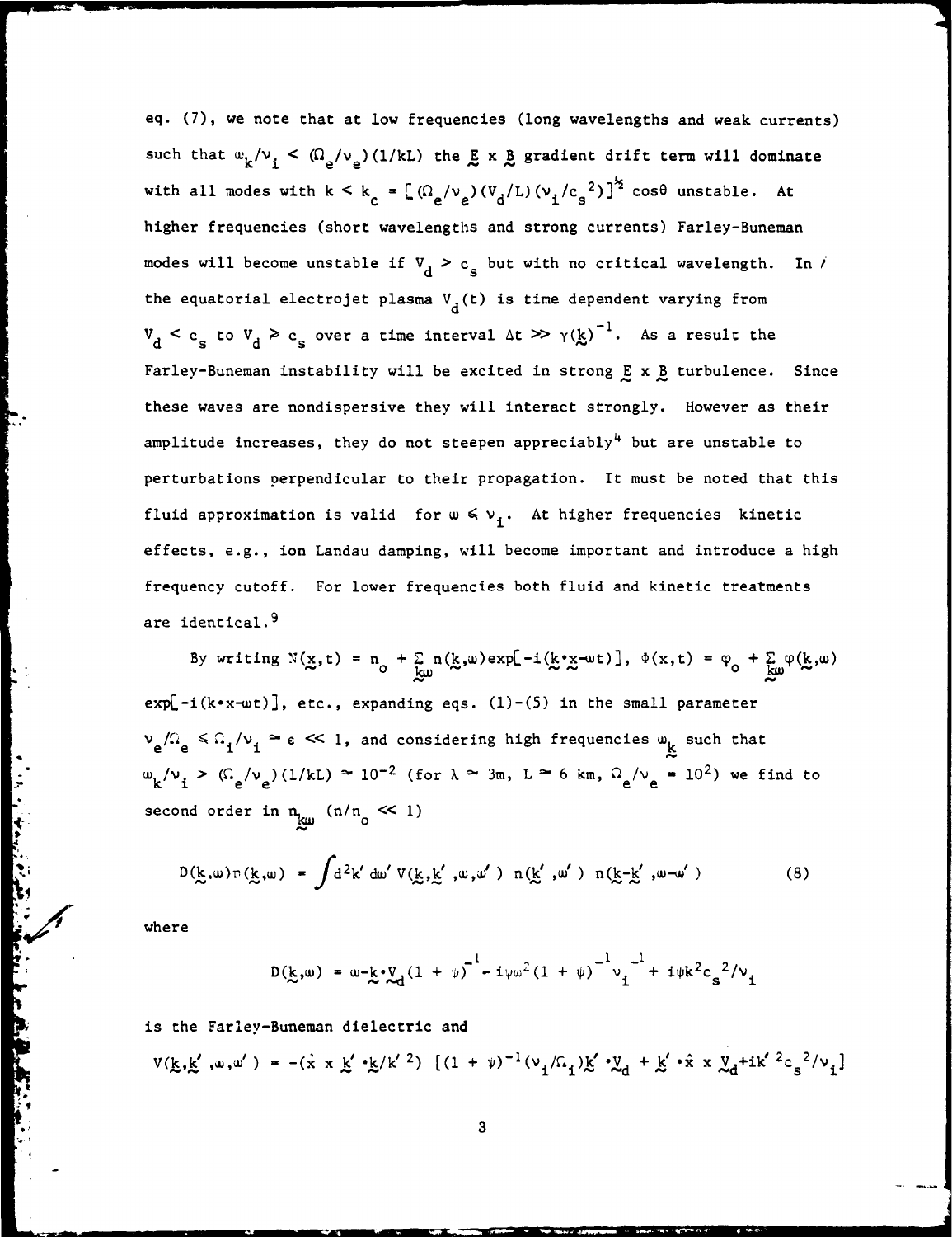By neglecting the nonlinear term on the right hand side of eq. (8) we recover the linear result from  $D(\underline{k}, \underline{w}_{\underline{k}r} + i\gamma(\underline{k})) = 0$  giving  $\underline{w}_{\underline{k}r} = \underline{k} \cdot \underline{V}_d/(1 + \psi)$ and  $\gamma(\mathbf{k}) = (\psi/1 + \psi)(1/\nu_i)$   $[(\mathbf{k} \cdot \mathbf{V_d})^2 - \kappa^2 c_s^2].$ 

We solve eq. (8) for the high frequency short wavelength component of n(k,w) by considering its mode coupling co the low frequency long wavelength well developed strong  $E \times B$  turbulence. Let a Farley-Buneman wave be denoted by  $(\mathbf{k}_I, \mathbf{w}_I)$  and a turbulent  $\mathbf{E} \times \mathbf{B}$  mode by  $(\mathbf{k}_{II}, \mathbf{w}_{II})$ . Physically, when a Farley-Buneman mode  $(\mathbf{k}_1, \mathbf{w}_1)$  grows to such a level that it can couple with the  $E \times B$  turbulence  $(k_{II}, \omega_{II})$ , a beat wave component  $(k_I \pm k_{II}, \omega_I \pm \omega_{II})$  will appear which in turn can beat with  $(k_{II}, \omega_{II})$  to affect  $(k_I, \omega_I)$ . The evolution of  $n(k_1, \omega_1)$  can then be written

$$
D^{I}(\underline{k}_{I},\omega_{I})n^{I}(\underline{k}_{I},\omega_{I}) = \int d^{2}\underline{k}' d\omega' V(\underline{k}_{I},\underline{k}',\omega_{I},\omega')n^{II}(\underline{k}',\omega')n^{I-II}(\underline{k}_{I}-\underline{k}',\omega_{I}-\omega')
$$
\n(9)

The beat wave  $(k_I - k_{II}, w_I - w_{II})$  evolves according to:

Control of the Control of the Control of the Control of the Control of the Control of the Control of the Control of the Control of the Control of the Control of the Control of the Control of the Control of the Control of t

$$
D^{I-II}(\underline{k}_{I} - \underline{k}, \omega_{I} - \omega) n^{I-II}(\underline{k}_{I} - \underline{k}, \omega_{I} - \omega) = \int d^{2}k' d\omega' V(\underline{k}_{I} - \underline{k}, \underline{k}', \omega_{I} - \omega, \omega') n^{II}(-\underline{k}', -\omega')
$$
\n
$$
n^{I}(\underline{k}_{I}, \omega_{I})
$$
\n(10)

where we have used  $V(k,k',\omega,\omega') = V(k,-k',\omega,-\omega')$ . Substituting eq. (10) into eq. (9) we find the nonlinear dispersion relation to lowest order

$$
\widetilde{D}^{I}(\underline{k}_{I}, \omega_{I}) n^{I}(\underline{k}_{I}, \omega_{I}) = 0
$$
 (11)

where  $\tilde{D}^{I}(k_{I}, \omega_{I})$  =  $D^{I}(k_{I}, \omega_{I})$  +  $\delta D^{I}(k_{I}, \omega_{I})$ . The nonlinear part of eq. (11) can be written

$$
\delta D^{I}(\underline{k}_{I},\omega_{I}) = -\int d^{2}\underline{k}' d\omega' \frac{\nabla(\underline{k}_{I},\underline{k}',\omega_{I},\omega) \nabla(\underline{k}_{I}-\underline{k}',\underline{k}',\omega_{I}-\omega',\omega')}{D^{I-II}(\underline{k}_{I}-\underline{k}',\omega_{I}-\omega)} I^{II}(\underline{k}',\omega')
$$
(11a)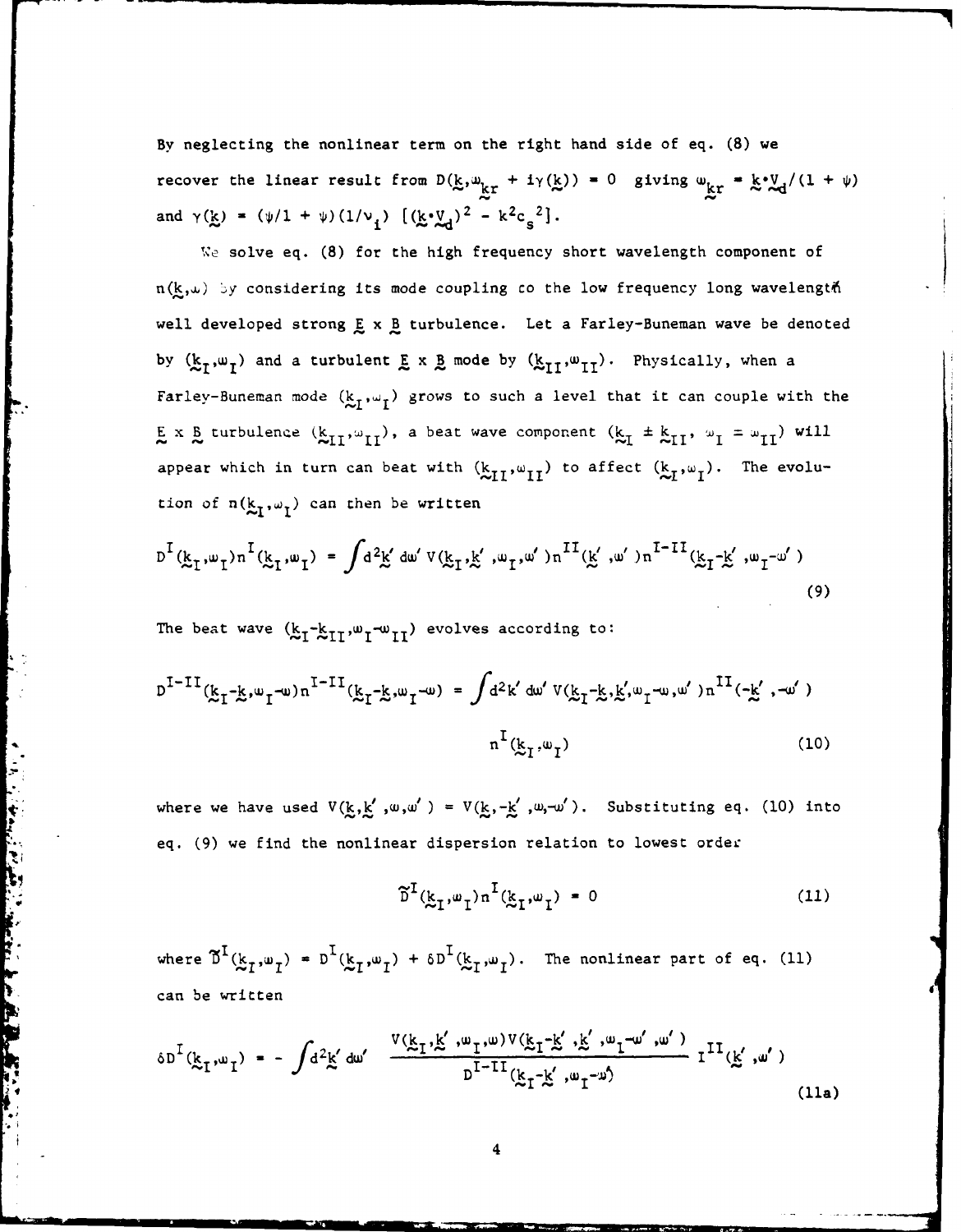where  $I^{II}(\underline{k},\omega) = \langle n^{II}(\underline{k},\omega) n^{II}(-\underline{k},-\omega)/n_0^2 > \text{ is the power spectrum of the}$ **E** x B turbulence. It has been previously shown I0 that I I(k,w) can be calculated using the direct-interaction approximation of Kraichnan<sup>11</sup> II II 1( **-i <sup>S</sup> <sup>d</sup>)li' k-k ' k'), 2-** (k

$$
|\omega - \omega(\underline{k}) + r^{II}(\underline{k}, \omega)|^{2} t^{II}(\underline{k}, \omega) = \frac{1}{2} \int d^{2} \underline{k}' d\omega' |w(\underline{k}, \underline{k}')|^{2} t^{II}(\underline{k}', \omega') t^{II}(\underline{k} - \underline{k}', \omega - \omega')
$$
\n(12)

$$
\Gamma^{II}(\mathbf{k},\omega) = -\int d^{2}\mathbf{k}' d\omega' \frac{\omega(\mathbf{k},\mathbf{k}-\mathbf{k}')\omega(\mathbf{k}-\mathbf{k}',\mathbf{k})\Gamma^{II}(\mathbf{k}',\omega')}{\omega-\omega'-\omega(\mathbf{k}-\mathbf{k}') + \Gamma^{II}(\mathbf{k}-\mathbf{k}',\omega-\omega')}
$$
(13)

with  $w(k, k') = V(k, k') + V(k, k-k')$  and  $w(k) = w_{kr} + i\gamma(k)$  where  $\gamma(k)$  = ( $\psi/1$  +  $\psi$ )[( $\Omega$ <sub>a</sub>/ $V$ <sub>a</sub>)( $V$ <sub>a</sub>/ $L$ )cos<sup>2</sup> $\theta$  - k<sup>2</sup>c<sub>a</sub><sup>2</sup>/ $\nu$ <sub>i</sub>]. In eq. (12)  $\Gamma^{11}(k,\omega)$  is the self-damping of the long wavelength  $E \times B$  fluctuations  $(k_{II}, \omega_{II})$ . We now proceed to solve equations (11)-(13).

First, we note that since the interacting waves considered here are nondispersive (see eq. (6)) the beat wave dielectric  $D^{I-II}(\frac{k}{\lambda}I^-\frac{k}{\lambda}II,\omega_I-\omega_{II}) \approx 0$  and the right hand side of eq. (11a) diverges. As a result we replace  $D^{I-II}$ ( $k_I - k'$ ,  $\omega_I - \omega'$ ) by its renormalized value  $D^{I-II}$ ( $k_I - k'$ ,  $\omega_I - \omega'$ ) +  $\delta D^{I-II} (k_1 - k', \omega_1 - \omega') \approx \delta D^{I-II} (k_1 - k', \omega_1 - \omega')$  in eq. (lla). In order to study the nonlinear saturation we solve eq. (lla) for Im  $\delta D^I \equiv -i\Gamma(\frac{k}{\lambda_1}, \omega_1(\frac{k}{\lambda_1}))$ . From previous studies<sup>4,10</sup> the steady state solution of eqs. (12)-(13) can be written

$$
I^{II}(\underline{k},\omega) = I^{II}(k) (2\pi)^{-\frac{1}{2}} (\Gamma^{II}(k))^{-1} exp[-(\omega-\omega(\underline{k}))^{2}/2(\Gamma^{II}(k))^{2}]
$$
 (14)

where  $w(\mathbf{k}) = k \cdot \mathbb{V}_d / (1 + \psi)$ ,  $\mathbf{r}^{\mathbf{II}}(\mathbf{k}) = 3.4 \mathbf{n}^{-\frac{1}{2}} (\mathbf{v}_i / \Omega_i) k^2 V_d (\mathbf{I}^{\mathbf{II}}(\mathbf{k}))^2$ , and  $I^{II}(k) = Ik^{-n}$  is isotropic<sup>4,12</sup> with n  $\approx$  3-4 while<sup>13</sup> I  $\propto$  V<sub>d</sub><sup>m</sup>, m  $\approx$  2. Substituting eq. (14) into (11a) and assuming that  $k' \approx k_{II} < k_I \equiv k$ , w'  $\approx w_{II} <$  $\omega_{\tau}$   $\equiv \omega$ ,  $D^{I-II}(\underline{k}_{\tau}-\underline{k}', \omega_{\tau}-\omega') \simeq D^{I}(\underline{k}_{\tau}, \omega_{I}) + O(k'/k_{I}) \simeq \delta D^{I}(\underline{k}_{I}, \omega_{I})$  we find

Program Control

**A**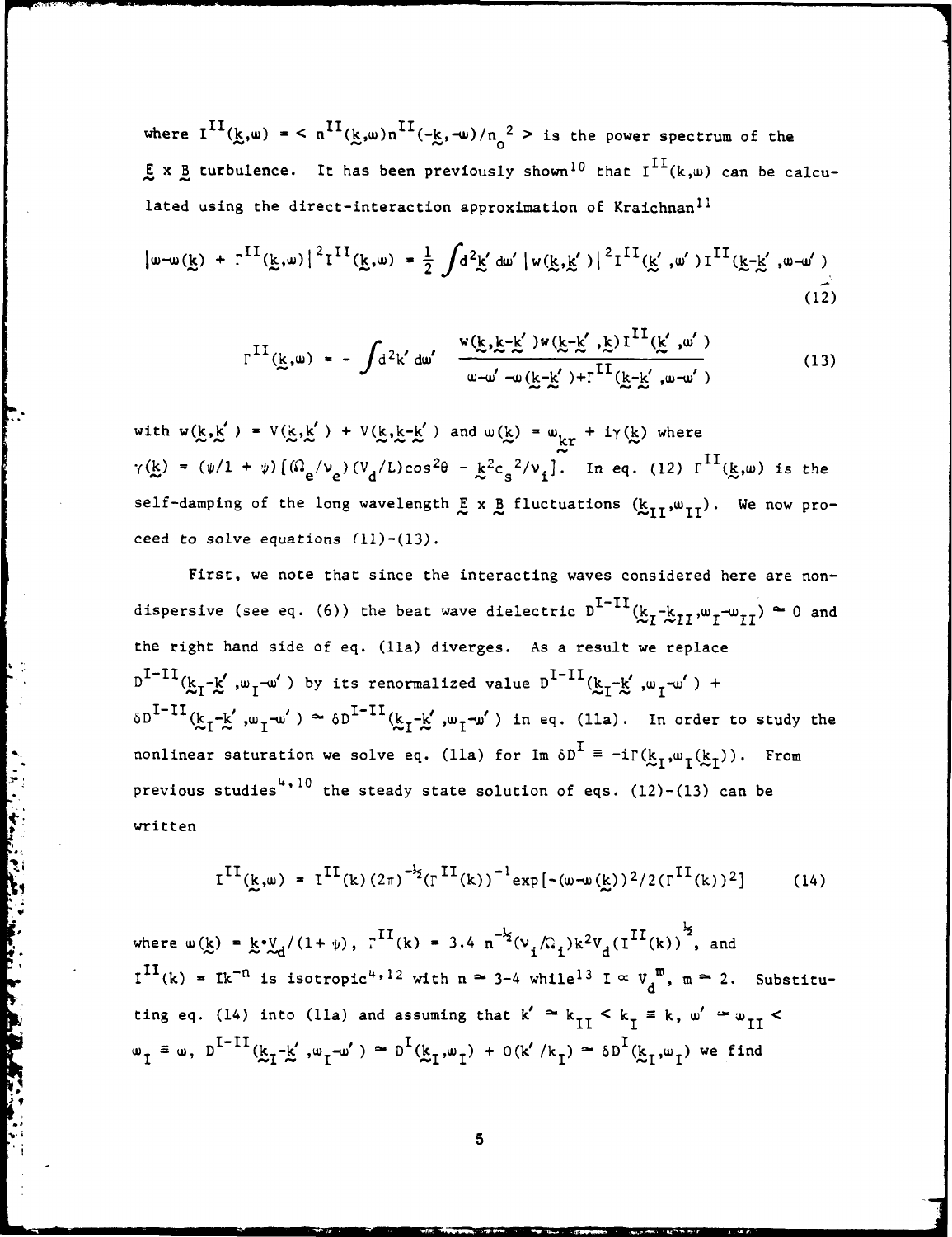$$
[\Gamma(\underline{k})]^2 = \int d^2k' \, \mathbf{V}(\underline{k}, \underline{k}') \, \mathbf{V}(\underline{k} - \underline{k}', \underline{k}') \, \mathbf{I}^{II}(\mathbf{k}')
$$
\n
$$
\approx (\mathbf{V}_1/\Omega_1)^2 \int d^2k' \, (\hat{\mathbf{x}} \times \underline{k}' \cdot \underline{k})^2 \, (\underline{k}' \cdot \underline{V}_d)^2 |\underline{k}'|^{-4} \, \mathbf{I}^{II}(\mathbf{k}')
$$
\n
$$
\approx (\mathbf{V}_1/\Omega_1)^2 k^2 \mathbf{V}_d^2 \int d\theta' \, \mathbf{k}' \, d\mathbf{k}' \sin^2(\theta - \theta') \cos^2\theta' \, \mathbf{I}^{II}(\mathbf{k}')
$$
\n(15)

where  $\Gamma(k) \gg \gamma(k)$  has been assumed and  $\theta$  and  $\theta$  are the angles made by  $k$  and k, respectively, with  $V_d$ . In evaluating the quantity  $V(k, k')$  V  $(k-k', k)$ in eq. (15) we have kept only terms proportional to  $({\sf v}_{\bf i}'\!\!\upharpoonright_{\bf i}\!{\sf l})^2$  where  $v_i/\Omega_i$  >>1. Experimental studies<sup>14</sup> as shown in Figure 2(a) indicate that  $\Gamma(k)$ is approximately independent of angle  $\theta$ . This allows the replacement of  $\Gamma(\frac{k}{n})$ in eq. (15) by its angle averaged result (2 $\pi$ )  $\check{\phantom{\phi}}$  d $\theta$   $\Gamma$ (k)= $\Gamma$ (k) giving 1 <sup>I</sup>

$$
\Gamma(k) = (v_{\mathbf{i}} / \Omega_{\mathbf{i}}) (\frac{1}{2}) \ k v_{\mathbf{d}} < |n/n_{\mathbf{0}}|^2 \ln \frac{1}{2}
$$
 (16)

where  $\langle |n/n_0|^2 \right]_1^2$  =  $\int d\theta$  kdk  $I^{\text{II}}(k) = 2\pi \int dk k I^{\text{II}}(k)$ . Using  $v_i/k_i \approx 22$ ,  $\approx$  5m,  $V_A$  = 4 x 10<sup>2</sup>m/sec, c<sub>c</sub>  $\approx$  3.6 x 10<sup>2</sup>m/sec, and  $\lt |\ln/n_a|^2$ <sub>TT</sub>  $>^2 \approx 0.01$ , eq. (16) gives for the spectral width  $\Gamma(k)/2\pi \cong 10$  Hz (cf. Fig. 1). Figure 2(b) shows that the scaling of  $\Gamma(k) \propto k$  from eq. (16) is in reasonable agreement with experimental results<sup>13,14</sup> which indicate that the spectral broadening  $k \propto \Gamma(k) \propto k^{3}$ 

The nonlinear dispersion relation in eq. **(11)** for the short wavelength Farley-Buneman instability in the long wavelength E x B turbulent background can then be written explicitly

A . I. Way, P. A. S. Marian

$$
\omega - k \chi_d (1 + \psi)^{-1} - i \psi \omega^2 (1 + \psi)^{-1} \psi_1^{-1} + i \psi k^2 c_s^2 / \psi_1 + i \frac{1}{2} (\psi_1 / \Omega_1) k V_d < |n/n_o|^2 I \right) = 0.
$$
\n(17)

Separating  $\omega = \omega_{\text{kr}} + i\gamma(\textbf{k})$  we find  $\gamma(k) = [\psi/(1 + \psi)] \{(\underline{k} \cdot \underline{V_d})^2/\nu_1 - k^2 c_s^2/\nu_1\} - \frac{1}{2}(\nu_i/\Omega_i)kV_d < |n/n_0|^2_{II}$ <sup>1</sup> (17a)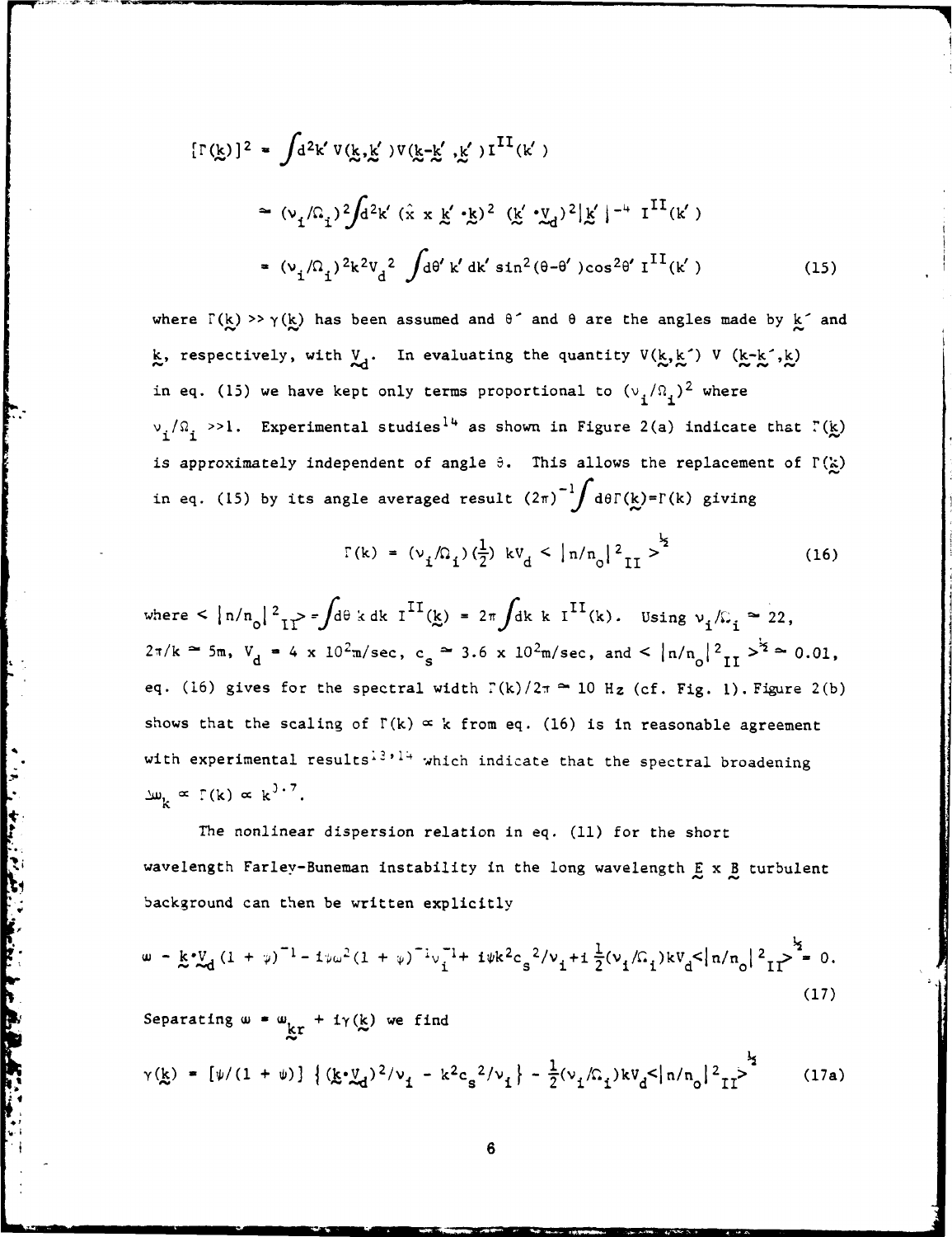For complete stabilization of the fastest growing linear mode ( $\theta \approx 0$ ) the long wavelength background fluctuation level

 $<\big|n/n_0\big|^2_{\rm II}\big|^{\frac{1}{2}}\geq 2\big|\nu_{\rm e}^{\Omega} {\rm e}^{-1}(1+\psi)^{-1}({\bf k} V_{\rm d}/\nu_{\rm i}\big|-{\bf k}^2{\rm c}_{\rm s}^{\;\;2}/\nu_{\rm i}{\bf k} V_{\rm d})\,.$ 

with kV<sub>1</sub>/v<sub>1</sub>  $\approx$  0.1, k<sup>2</sup>c<sub>1</sub><sup>2</sup>/v<sub>1</sub>kV,  $\approx$  0.05 we find n/n<sub>1</sub>  $\geq$  0.002 which is consistent with available experimental estimates.

**I** Part of this work was completed at the Centre de Physique Theorique, Ecole Polytechnique, Palaiseau, France. We wish to thank the Centre National de la Recherche Scientifique for their invitation to visit the Ecole Polytechnique. Useful discussions with R. Pellat of the Ecole Polytechnique and M. Crochet and C. Hanuise of the Universite' de Toulon et du Var are acknowledged.

 $\frac{1}{2}$ 

**CARL CARL CARLS** 

Control Control Control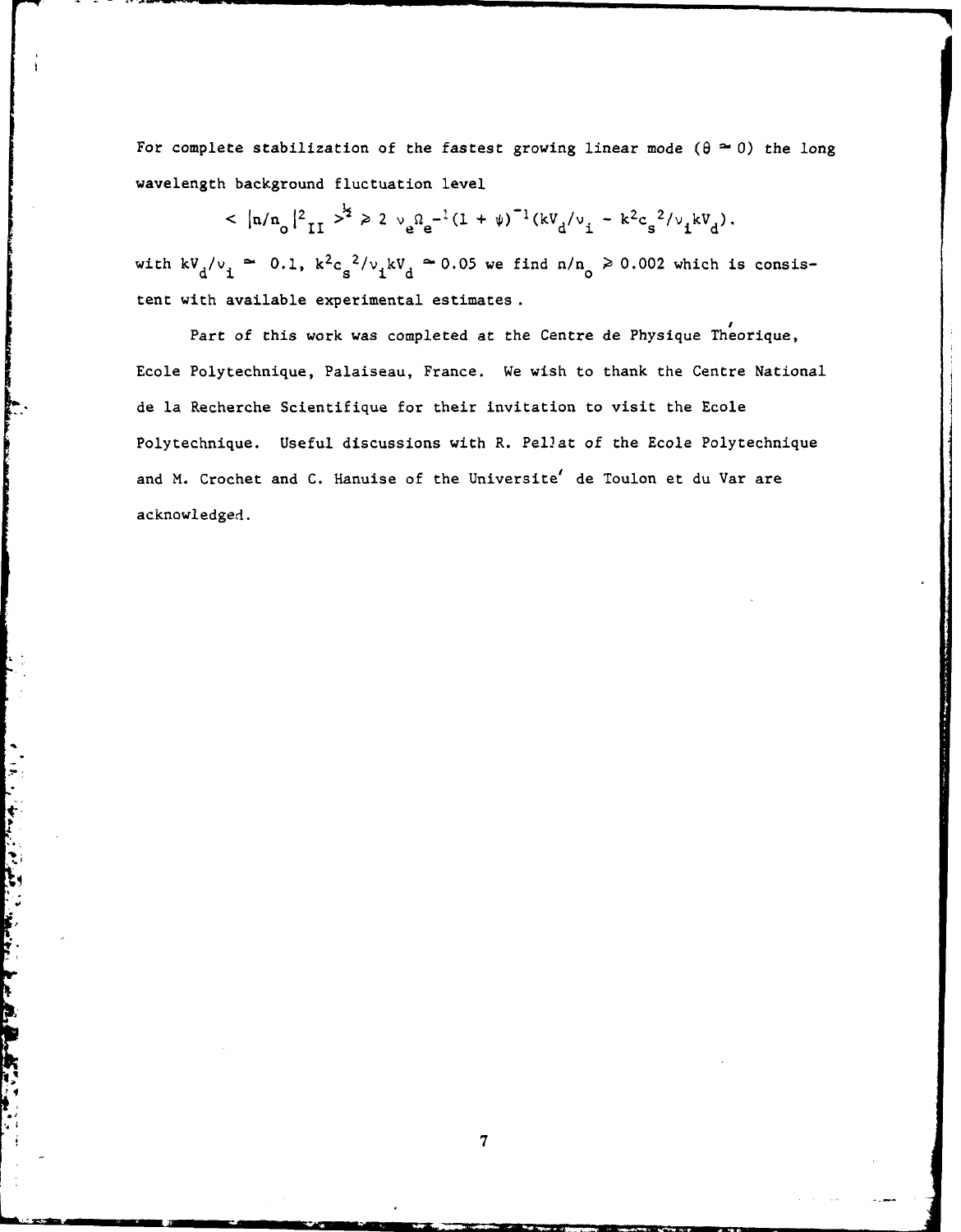

Doppler Shift (Hz)

The first property of the state of the state of the state of the state of the state of the state of the state of the state of the state of the state of the state of the state of the state of the state of the state of the s

Fig. **1 -** Simultaneous equatorial electrojet ionospheric plasma density fluctuation power spectra (vertical axis  $I(\underline{k},\omega)$  vs. frequency  $\omega$  in Hz (horizontal axis) from Ref. 14 for several radar backscatter observation frequencies; the radar frequencies **29.0** 1MHz, **9.0** NMHz, **6.6** MHz, **5.6** MHz correspond to wavelengths 5.1m, 10.5m, 16.6m, 22.7m, and 26.7m, respectively.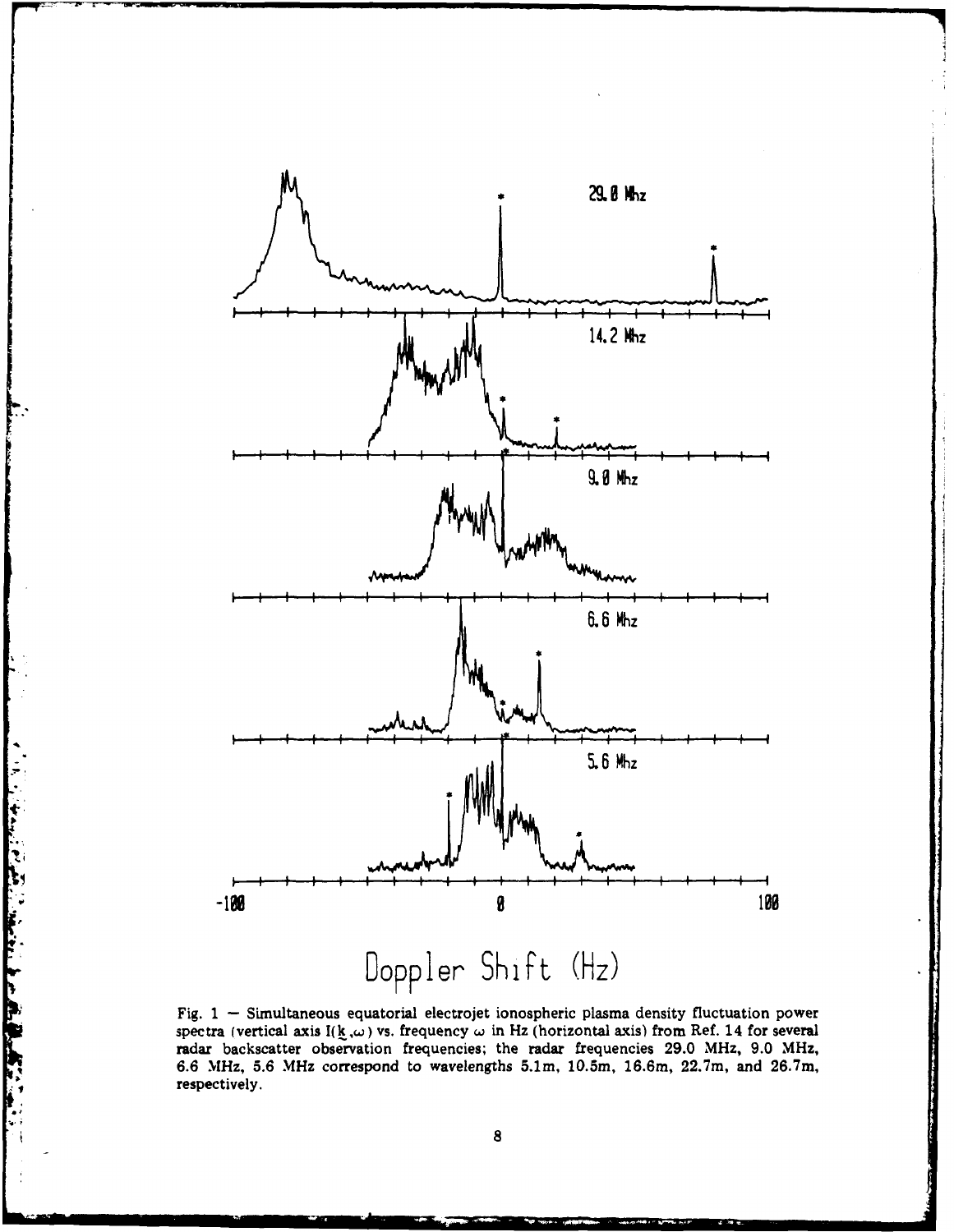

 $\ddot{\bullet}$ 

 $\ddot{\cdot}$ 

j,

Fig. 2 – (a) Power spectrum width vs. wave vector angle made by  $k$  and  $\mathcal{Y}_d$ , the electrojet electron drift velocity, at several wavelengths from Ref. 14; note approximate isotropy in angle. (b) Power spectrum width vs. wave number k at  $\theta = 15^{\circ}$  from Ref. 14; solid line is best fit  $\propto k^{0.7}$ .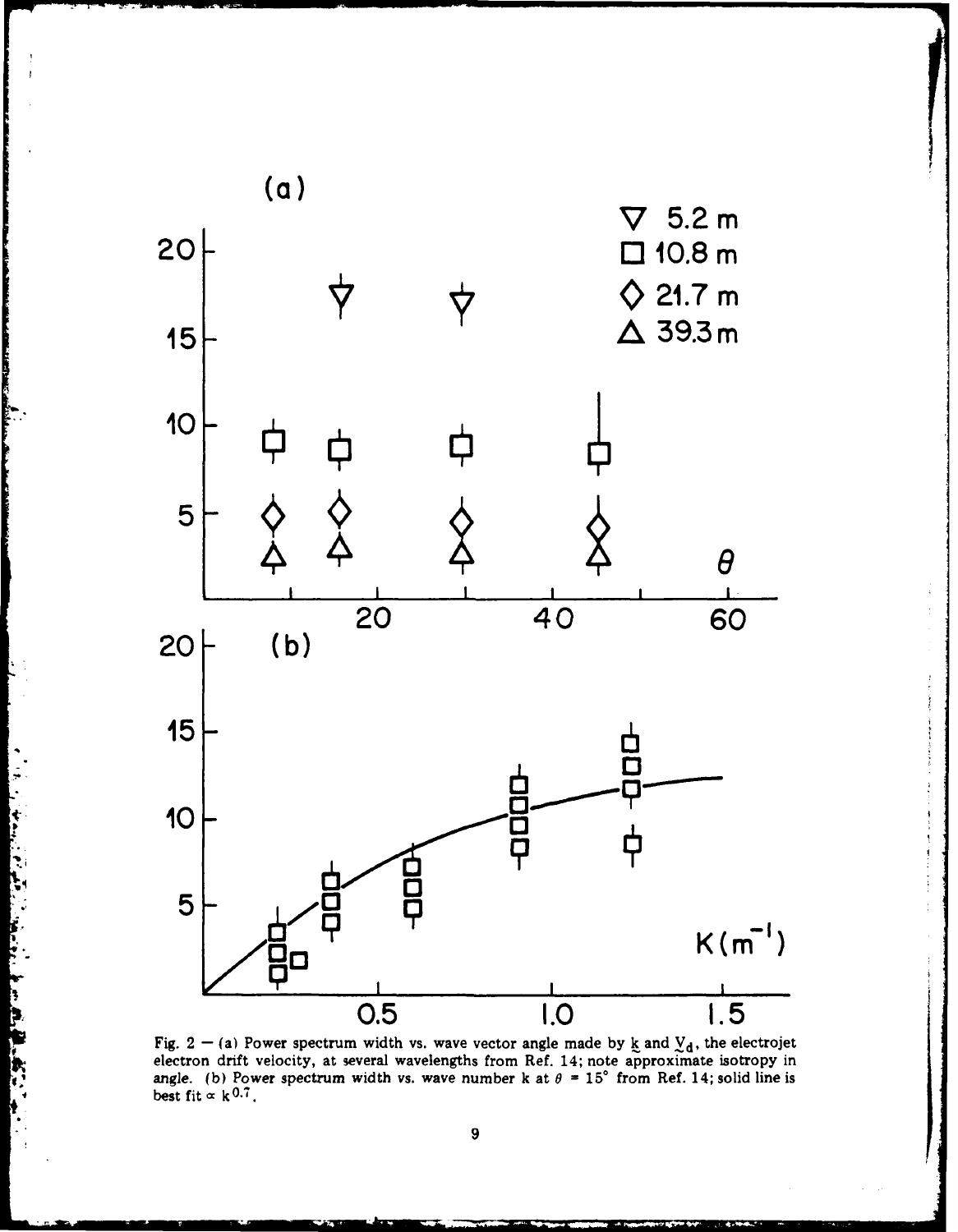## REFERENCES

| 1. |  | 0. Buneman, Phys. Rev. 115, 503 (1959). |  |  |  |  |  |
|----|--|-----------------------------------------|--|--|--|--|--|
|----|--|-----------------------------------------|--|--|--|--|--|

- 2. D.T. Farley, J. Geophys. Res. 68, 6083 (1963); **0.** Buneman, Phys. Rev. Lett., **10,** 285 (1963).
- 3. A. Simon, Phys. Fluids 6, 382 (1963); F.C. Hoh, Phys. Fluids 6, 1184 (1963).
- 4. M.J. Keskinen, R.N. Sudan, and R.L. Ferch, J. Geophys. Res. 84, 1419 (1979); R.N. Sudan, J. Akinrimisi, and D.T. Farley, J. Geophys. Res. 78, 240 (1973); B.E. McDonald, T.P. Coffey, S.L. Ossakow, and R.N. Sudan, **J.** Geophys. Res. 79, 2557 (1974); R.L. Ferch and R.N. Sudan, J. Geophys. Res. 82, 2283 (1977).
- 5. T. Sato, Phys. Rev. Lett. 28, 732 (1972).
- **6. J.** Weinstock and A. Sleeper, J. Geophys. Res. 77, 3721 (1972).
- **7.** A. Rogister and **E.** Jamin, **J.** Geophys. Res. **80, 1820** (1975).
- **8.** A. Rogister and **N.** D'Angelo, J. Geophys. Res. **75, 3879** (1970).
- 9. M.J. Schmidt and S.P. Gary, J. Geophys. Res. 78, 8261 (1973).
- **10.** R.N. Sudan and M.J. Keskinen, Phys. Rev. Lett. 38, 966 (1977); R.N. Sudan and M.J. Keskinen, Phys. Fluids 22, 2305 (1979).
- **11.** R.H. Kraichnan, **J.** Fluid Mech. **5,** 497 (1959); B.B. Kadomtsev, Plasma 1Turbulence (Academic, New York, 1965), Chap. III.
- 12. H.M. Ierkic, B.G. Fejer, and D.T. Farley, Geophys. Res. Lett. 7, 497 (1980).
- 13. B.B. Balsley and D.T. Farley, **J.** Geophys. Res. 76, 3341 (1971); B.B. Balslev and D.T. Farley, **J.** Geophys. Res. 78, 7471 (1973); B.B. Balslev, **J.** Geophys. Res. 74, **2333 (1969).**
- 14. C. Hanuise and M. Crochet, **J.** Geophys. Res. **86,** 35t7 1981).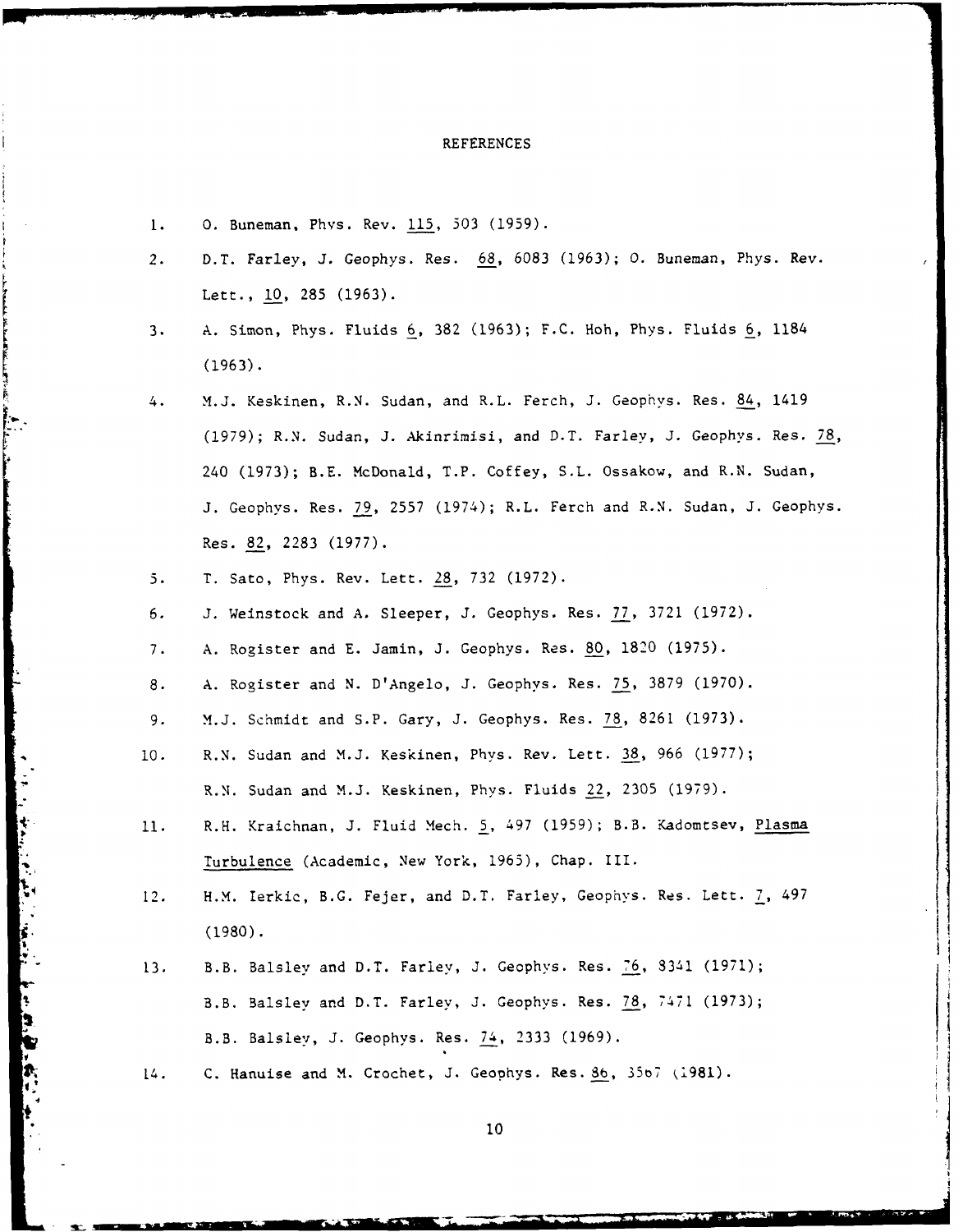## IONOSPHERIC MODELING DISTRIBUTION LIST

Please distribute one copy to each of the following people (unless otherwise noted). Naval Research Laboratory **East Communist Communist Communist Communist Communist Communist Communist Communist Communist Communist Communist Communist Research** Washington, D.C. 20375 and Development Center<br>
Dr. m. Coffey - Code 4700 (25 cys) Ballistic Research Laboratory Dr. T. Coffey - Code 4700 (25 cys) Ballistic Res Jack D. Brown - Code 4701 Dr. S. Ossakow - Code 4780 (150 cys) Dr. J. Heimerl Dr. P. Mange - Code 4101 Dr. E. Szuszczewicz - Code 4127 Commander Naval Air Systems Command Department of the Navy Science Applications, Inc. Washington, D.C. 20360 1150 Prospect Plaza<br>In Jolla Co. 82027 La Jolla, CA 92037 Dr. D. A. Hamlin **Harvard University**<br>
Dr. L. Linson **Harvard Square** Dr. L. Linson Harvard Square Cambridge, MA 02138 Director of Space and Environmental Dr. M. B. McElroy Laboratory, NOAA Boulder, CO 80302 Pennsylvania State Dr. A. Glenn Jean (University Dr. G. W. Adams) University Park, PA 16802 Dr. D. N. Anderson Dr. J. S. Nisbet Dr. K. Davies Dr. R. Davies<br>Dr. R. F. Donnelly Dr. D. R. Rohrbaugh<br>Dr. L. A. Carpenter A. F. Geophysics Laboratory Dr. M. Lee<br>
Dr. R. Divany L. G. Hansom Field Dr. R. Divany<br>Dr. P. Bennett Bedford, MA 01730 Dr. P. Bennett Dr. T. Elkins<br>Dr. W. Swider University of California,<br>Los Angeles Mrs. R. Sagalyn<br>Dr. J. M. Forbes 405 Hillgard Avenue Dr. T. J. Keneshea Los Angeles, CA 90024 Dr. J. Aarons Dr. F. V. Coroniti Office of Naval Research Dr. C. Kennel 800 North Quincy Street University of California, Arlington, VA 22217 Berkeley Dr. H. Mullaney Berkeley, CA 94720 Commander Dr. M. Hudson Naval Ocean Systems Center San Diego, CA 92151 Mr. R. Rose - Code 5321

المتحدث

*CONTRACTOR* 

**Control of the Control of Control Control Control Control Control Control Control Control Control Control Control**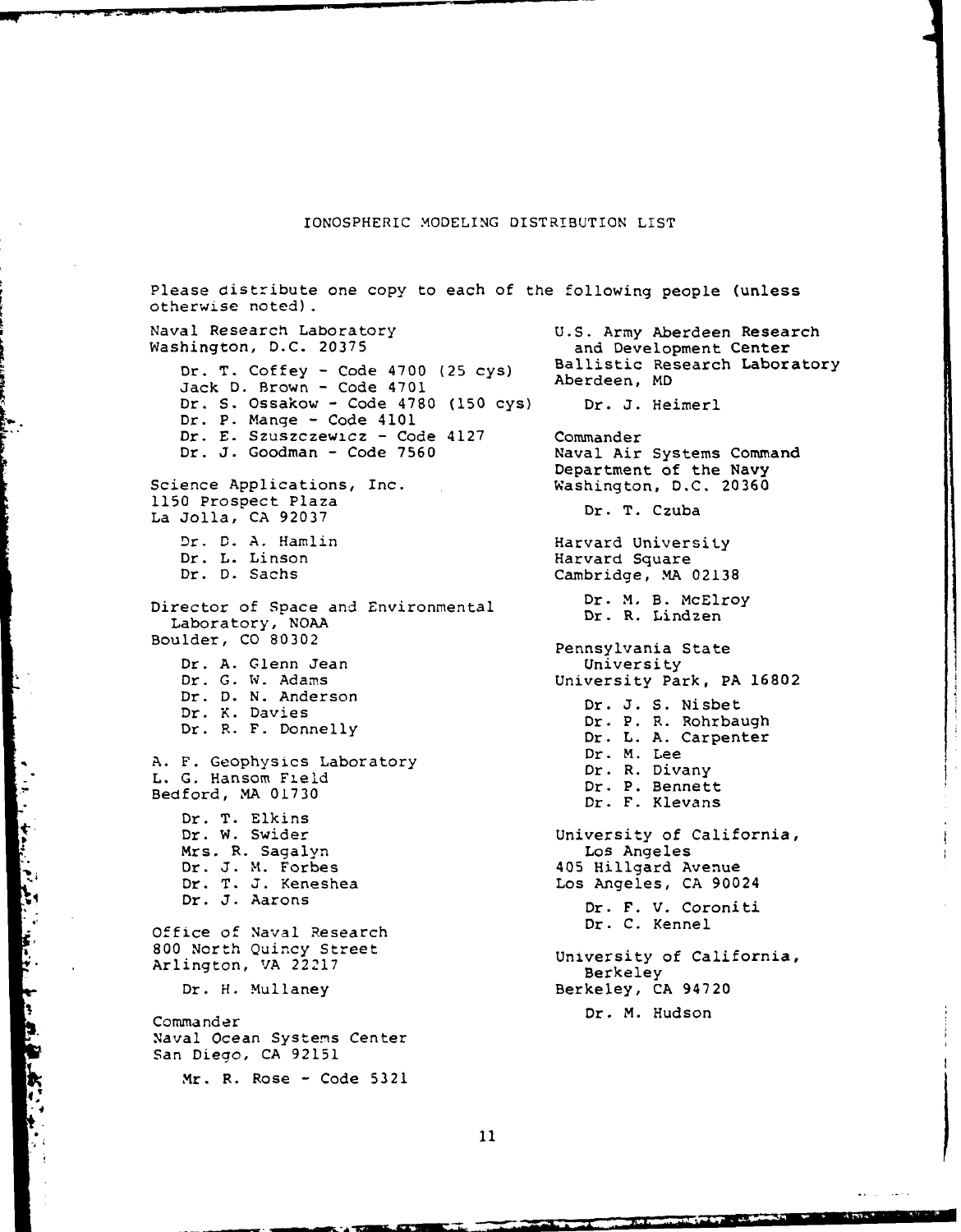Utah State University **Defense Documentation Center**<br>
4th N. and 8th Streets **Cameron** Station 4th N. and 8th Streets<br>Logan, Utah 84322 Dr. K. Baker 12CY Attn TC Cornell University<br>Ithaca, NY 14850 Dr. W. E. Swartz J-10, MS-664<br>Dr. R. Sudan Los Alamos, 1 Dr. D. Farley M. Pongratz<br>Dr. M. Kelley M. Simons NASA Goddard Space Flight Center L. Duncan Greenbelt, MD 20771 Massachusetts Institute of Dr. S. Chandra Technology Dr. K. Maeda Plasma Fusion Center Princeton University Plasma Physics Laboratory Princeton, NJ 08540 Dr. F. Perkins Dr. E. Frieman Institute for Defense Analysis 400 Army/Navy Drive Arlington, VA 22202 Dr. **E.** Bauer University of Maryland College Park, MD 20740 Dr. K. Papadopoulos Dr. E. Ott University of Pittsburgh Pittsburgh, PA 15213 Dr. N. Zabusky Dr. M. Biondi

*t* the control of the control of the control of the control of the control of the control of the control of the control of the control of the control of the control of the control of the control of the control of the co

Alexandria, VA 22314 Dr. P. M. Banks (12 copies if open publica-<br>Dr. R. Harris (10 tion, otherwise 2 copies) tion, otherwise 2 copies) University of California<br>Los Alamos Scientific Laboratory Los Alamos, NM 87545 D. Simons<br>G. Barasch Library, NW16-262 Cambridge, MA 02139

**The Second**